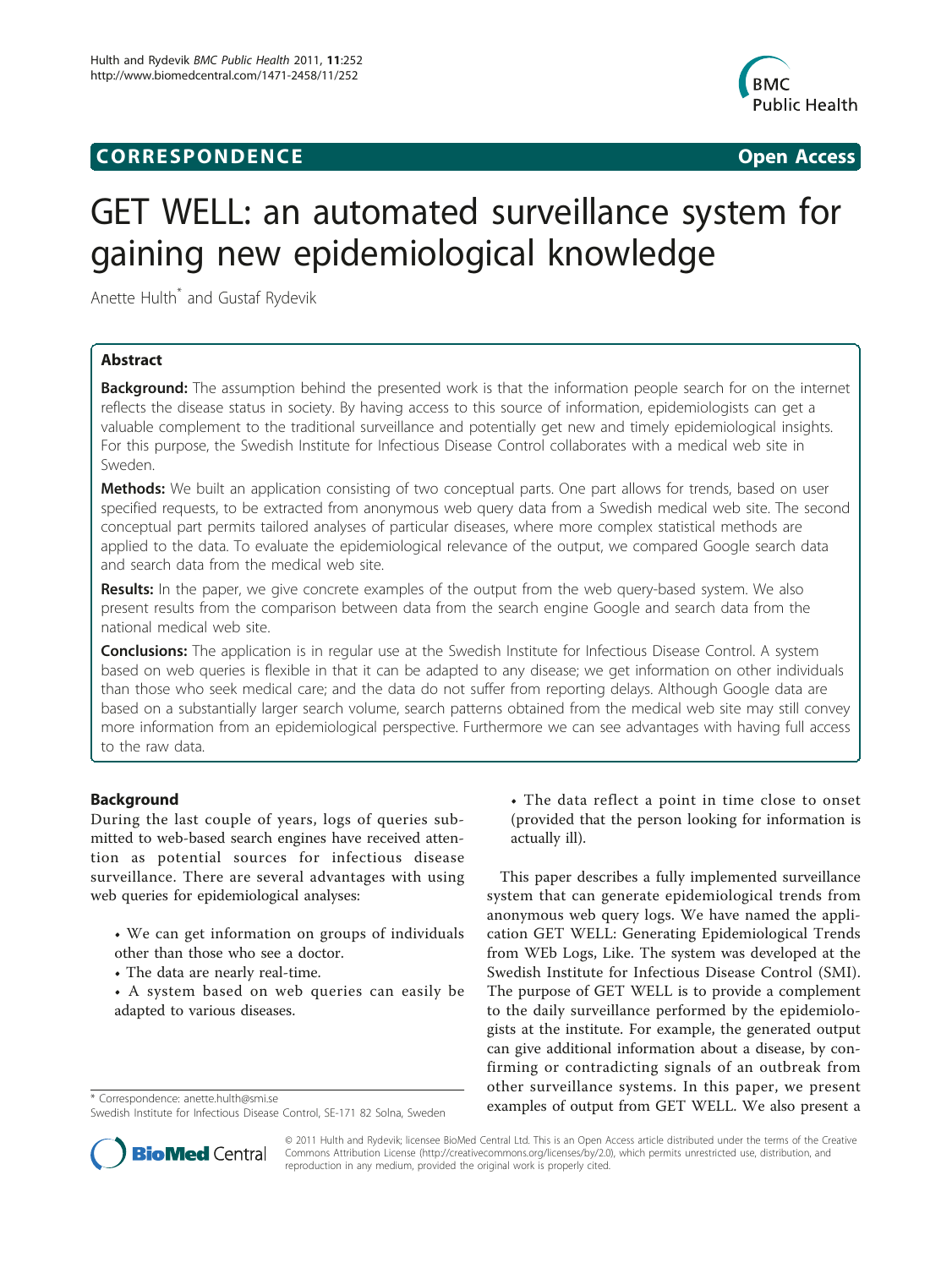first comparison between data from the general purpose search engine Google and data collected from the medical web site SMI collaborates with, by investigating the amount of epidemiologically useful information that can be obtained from the two sources for two different queries.

In 2006, Eysenbach showed a correlation between clicks on a keyword triggered link on Google and Canadian influenza activity [[1](#page-6-0)]. Queries submitted to the Google search engine, which have shown a correlation with historical influenza data, are used to monitor influenza in a number of countries in an application called Google flu trends [\[2](#page-6-0)-[4](#page-6-0)]. Influenza queries from another general purpose search engine – Yahoo – have also been shown to correlate with official influenza data [\[5](#page-6-0)]. Listeriosis is another infectious disease that has been retrospectively analyzed from Yahoo search queries [\[6](#page-6-0)]. Statistical models for estimating the influenza burden have been developed on queries submitted to the search engine on a Swedish medical web site [\[7](#page-6-0)]. Additionally, a system based on web logs is naturally not restricted to infectious diseases. Cooper et al have studied the correlation between Yahoo queries and common cancer forms in the US [\[8\]](#page-6-0). However, infectious diseases are the focus of the presented research as it is to be

beneficial for the infectious disease control and prevention in Sweden.

## Methods

# Query data

The search queries, which are the core of the GET WELL application, originate from the search engine on the medical web site Vårdguiden.se [\[9](#page-6-0)]. This web site is owned by the Stockholm County Council. Stockholm County covers roughly one fifth of the 9.3 million inhabitants in Sweden. Vårdguiden estimates that 55 per cent of the visitors live in Stockholm County, while the rest live in other parts of the country (or the world) [[10\]](#page-6-0). In November 2009, the web site had 2.5 million visitors (a number which was probably increased due to the influenza pandemic) [[11](#page-6-0)]. All queries submitted to the search engine on Vårdguiden are logged, and date and time are included in each log entry. No information that could potentially reveal the identity of a web site visitor is stored, nor any information that can tie a visitor to a geographical location.

#### The application and its implementation

The GET WELL application is available on the SMI intranet since January 2010. In Figure 1, a flow chart of

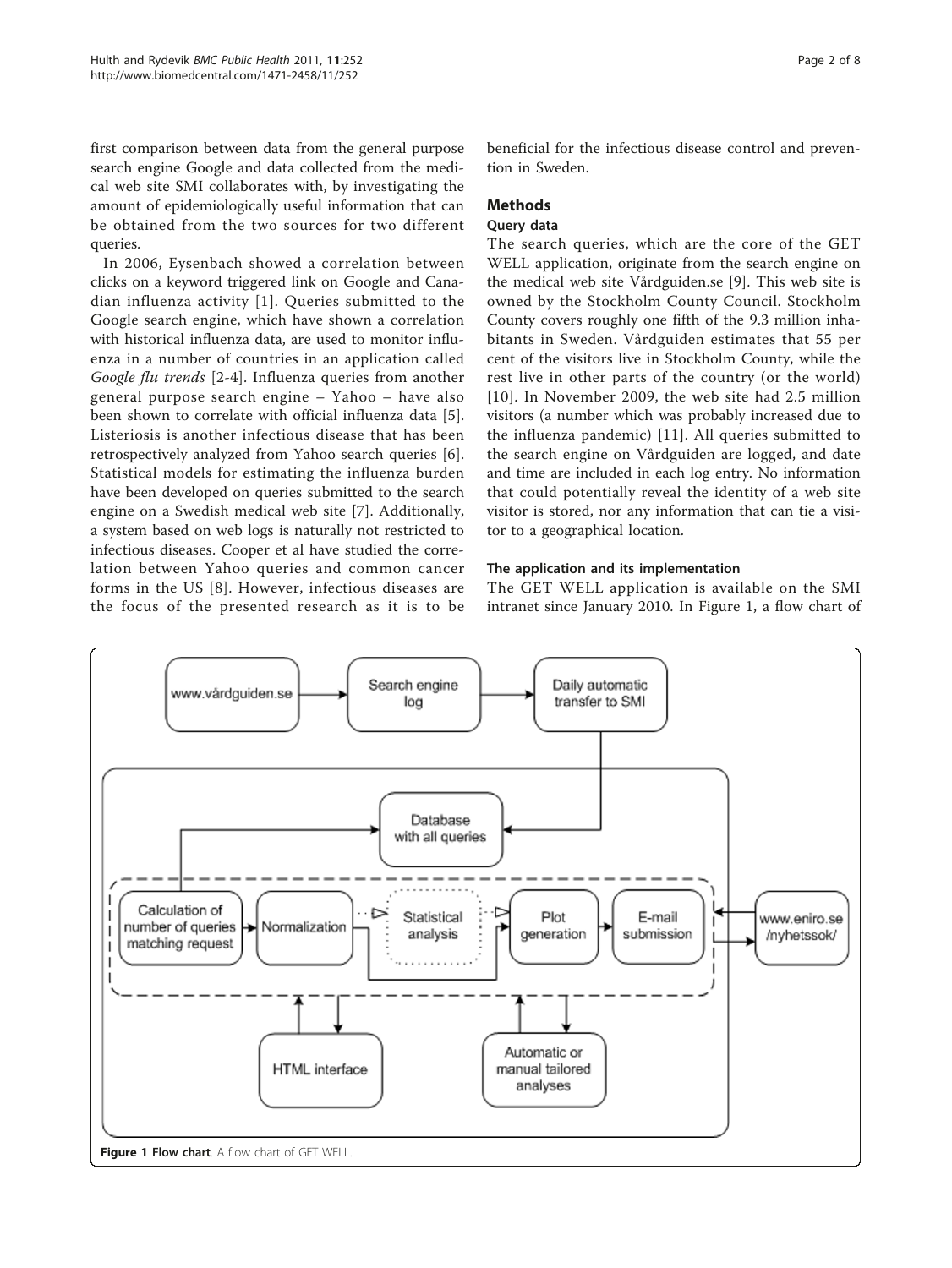the system is shown. Each night the search log for the previous day is automatically transferred to SMI from the company hosting the Vårdguiden search engine (Euroling). The query terms are extracted from the log and stored in a database, together with the date of submission to Vårdguiden. In the database, we have data from week 27, 2005. The queries are aggregated by week. This aggregation level can easily be altered if required for tailored analyses. For all analyses described in this paper, the results are assumed to reflect the nation as a whole.

The system can be accessed through a designated HTML page on the SMI intranet. On that page, the user can request time series for up to five unique queries for the last five years, counting backwards from the week before the request is made. The matching of a user request to the queries submitted to Vårdguiden is done in a generous fashion. For example, counts on vomit will include both projectile vomiting and vomit and pregnancy (denoted \*vomit\*, where the star means any prefix or suffix). Also, the matching is done irrespectively of case. When multiple variants of one query type are to be added, the user can specify this by using a pipe sign, for example state diarre|diarré, to account for two spelling alternatives of diarrhoea in Swedish. If the search patterns are deemed interesting, more sophisticated analyses of the data can then be initiated. These tailored analyses are initially carried out outside the GET WELL framework, but if successful, may be incorporated into the system.

The result is presented on a web page in the form of a graph. If an email address is provided, the graph is also sent by email. It is also possible to subscribe to emails that are then automatically dispatched by GET WELL. The email can contain either graphs of time series of particular queries or the output from tailored statistical analyses developed in collaboration with the epidemiologist. The emails are normally sent once a week, as this is the default aggregation level of data. Currently there are two diseases (influenza and norovirus infection) for which tailored statistical analyses are made on a regular basis by GET WELL, and for which automatic emails are sent each week to predefined recipients.

It can be assumed that media affect search behaviour, in that more frequently covered subjects will lead to more queries on the subjects in question. For this reason the GET WELL users have an option to also have the number of articles in online news media per week on their subject of choice plotted in the generated graph. This number is fetched from a Swedish search engine for news [\[12](#page-6-0)].

The web front-end and the e-mail submission component are implemented in Java. The normalization, the plot generation, and the statistical analyses are implemented in R, while the rest of the components are written in Perl. The query log transfer is realized using Curl. Batch scripts are used to control the flow. A motivation behind the choices of technologies was that they are available as open source software at no cost to the user. Also, Perl is suitable for the required string matching.

#### Search volume and normalization

In Figure 2, the total number of queries submitted to the search engine per week on Vårdguiden is plotted. In this graph, data from June 2005 to December 2009 are displayed. The broken line in June 2006 is due to five weeks of missing logs. As can be seen in the figure, the total number of queries has increased over time, although not as steeply now as in 2005 and 2006. The large peak in the autumn 2009 was probably due to the influenza A(H1N1) pandemic, as Vårdguiden was one recommended place for information. Because of the increase in search volume over time, we need to normalize each query to get a veracious picture of any divergence from the search trend over time for a particular query. The increase in the total number of submitted web queries per week is large over the period, which means that the difference between January and December is also large. We can therefore not use the total number of queries during a whole year for normalizing. As can be noted in Figure 2, there is also a seasonal variation in the total number of submitted queries, with more queries during the Swedish winter season than during the summer season. This means that we

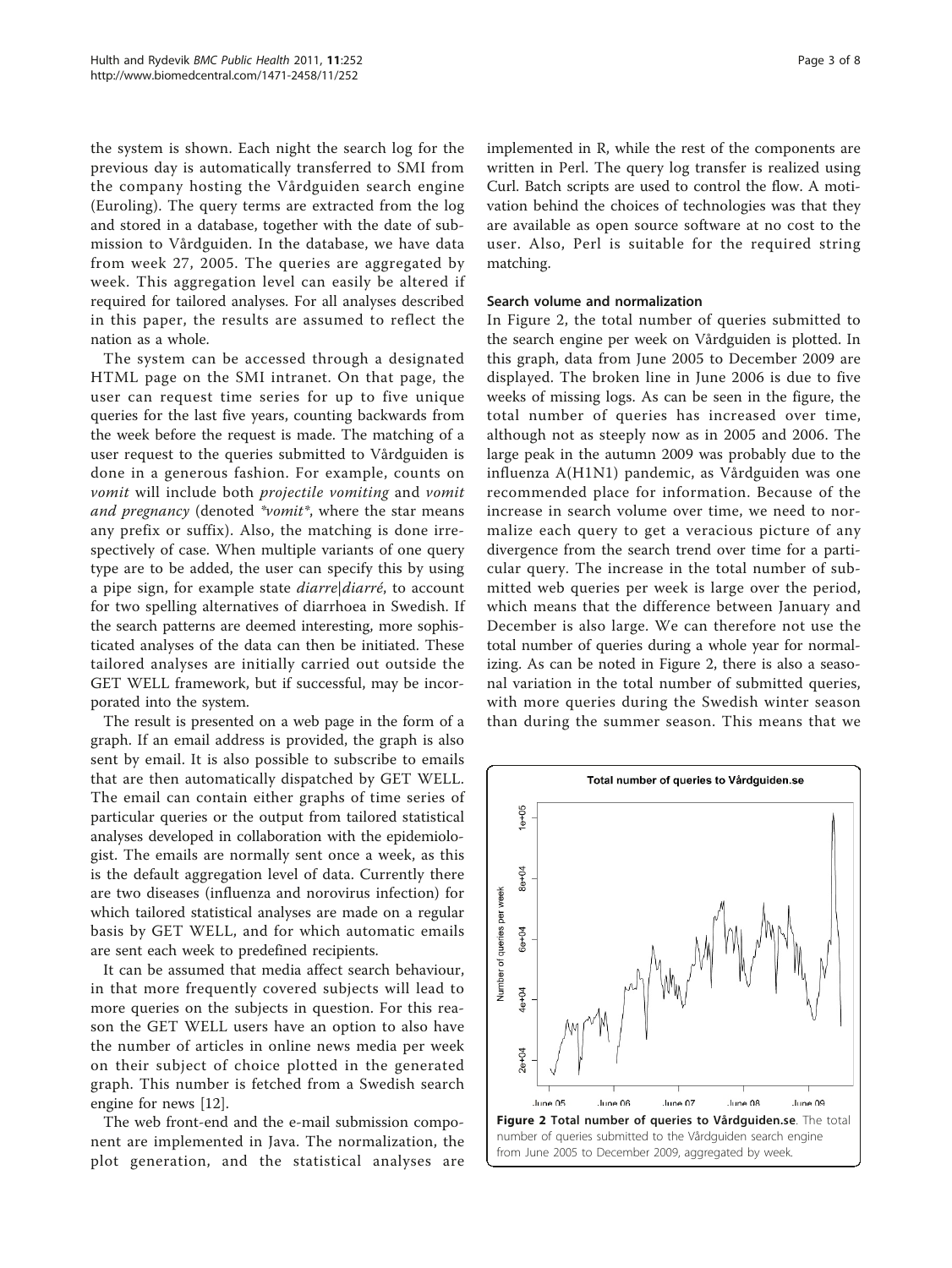cannot use the total number of queries for a particular week as a denominator for normalization, for we would lose the seasonal variation. For these reasons we investigated a large number of common search terms, to find one without any seasonal variation, which would reflect only the increased usage of the web site. We settled for herpes, depicted in Figure 3, a search term which graphically seemed to have little seasonal trend, but a total increase over time that could reflect the increased usage of the web site.

In the current implementation of GET WELL, each submitted query is normalized. This is done by dividing the number of queries by the expected number of searches for that week. The expected number of queries is calculated by using a locally polynomial smoothing function [[13](#page-7-0)] to estimate the increasing trend of queries on herpes. The parameters of the function are chosen in such a way that the resulting curve subjectively captures the non-linear increase. The resulting trend is shown in Figure 3 with a red, dashed line.

## Results

#### User requested time series

In Figure 4, we present an example of a time series graph produced by GET WELL for a user entered request. In the figure, time series for the last five years (at the point of request) are shown for two query terms related to the winter vomiting disease: vomit (green, continuous line) and diarrhoea (blue, large dashes). The





graph also shows the number of articles on winter vomiting disease in Swedish online media (black, small dashes). The past week is marked with a dot in the graph for all years, to facilitate comparisons over the years. In the figure, the output from GET WELL was translated to English.

#### Search patterns from Vårdguiden versus Google

For the purpose of evaluating analyses on data from a medical web site and from a general purpose search engine, we downloaded data for two selected query terms from Google Insights for Search [\[14](#page-7-0)]. We extracted the time series for the same two query terms from the Vårdguiden search data. The two terms were the Swedish equivalences to *vomit* and to *influenza*. For both queries we wanted to compare the search patterns obtained from the two web sites. The Google search was restricted to Sweden and the terms in Swedish. The data provided by Google contain the relative search volume, and are already normalized and scaled, while the Vårdguiden data are only normalized. The weeks are differently aggregated: the Vårdguiden data starts the weeks on Mondays, while Google starts the weeks on Sundays.

#### Influenza

The term *influenza* was chosen so that we could compare how the enormous interest in this infectious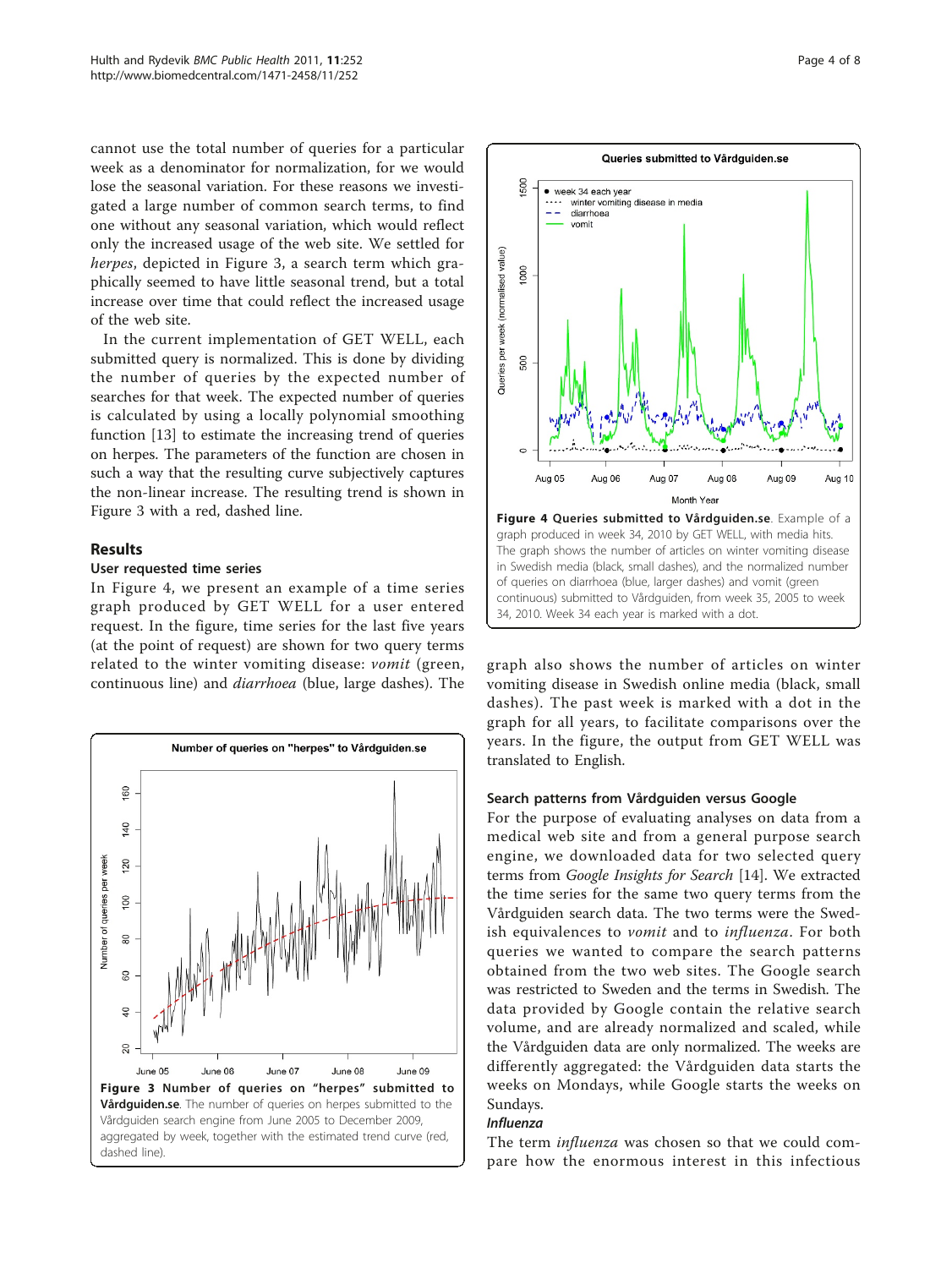disease since the beginning of the A(H1N1) pandemic in April 2009 affected the usage of the two sites. It also enabled us to compare the two search engines' search patterns with the traditional influenza surveillance for Sweden. For the Google data, we entered the term influensa selecting data for the "last twelve months" (week 50, 2008 to week 49, 2009). For the Vårdguiden data, we counted all queries where \*influensa\* occurred for the same time period.

Five curves are shown in Figure 5. The two upper curves show data from Google Insights for Search and Vårdguiden on the query influensa. To show the benefit of tailored analyses compared to just plotting the time series of a particular query, we have in the graph included the output of Google flu trends for Sweden [\[3](#page-6-0)] as well as the output of a tailored influenza model we developed [\[7\]](#page-6-0), for the same time period. The third curve from the top shows the output from Google flu trends, while the fourth curve shows the output from our tailored influenza surveillance. Both these statistical models were developed on sentinel influenza data from Sweden, and combine a number of different queries related to influenza. In the figure, the "gold standard" of the sentinel reports is also displayed as a reference, showing the proportion of patients with influenza-like illness visiting



any of the sentinel general practitioners in Sweden for the same period (the bottom curve).

During the investigated period, influenza received a lot of attention. When visually comparing the results from the two search engines on the query *influensa* in Figure 5, the search patterns are quite similar. The two most pronounced differences are the large peak in May found in the Google data, and the relatively small peak in February for the Vårdguiden data, during the seasonal influenza peak. The Google peak in May reflects the classification of the A(H1N1) epidemic as a pandemic by WHO. The large number of queries on influenza during the A(H1N1) pandemic peak (in November, 2009) hides the height of the seasonal peak in February in the Vårdguiden curve. When visually comparing the output from the two more complex statistical models that incorporate different queries, we can see that Google flu trends have a higher first peak compared to the second peak, while the second peak is higher for the Vårdguiden model. The height of the peaks estimated by the Vårdguiden model is consistent with the sentinel reference data. It is interesting to note that for Google data, the query on influenza alone seems to be a better estimate for the influenza spread in Sweden, with the exception of the huge media attention in April 2009. In summary, the best estimates are produced by the tailored influenza model based on Vårdguiden queries. It is also interesting to note that all four curves based on web queries peak one week before the traditional surveillance.

#### Vomit

The term *vomit* was selected because it is more often part of a compound in Swedish, and might therefore illustrate a potential problem when the user cannot fully control the extraction process. For the Google data, we entered the term kräkningar (kräkningar is the most common word for the stem kräk in the Vårdguiden database). For the Vårdguiden data, we counted all queries where kräkningar and \*kräk\*, respectively, occurred. For the vomit analysis we used search queries from week 27, 2005 to week 4, 2010.

In figure [6,](#page-5-0) the search pattern for the query kräkningar (vomit) obtained from Google Insights for Search is shown, together with two curves from Vårdguiden showing kräkningar and \*kräk\*. In this figure, data from slightly more than three years on the query are displayed (week 1, 2007 to week 4, 2010). We excluded early data (from week 27, 2005) as the Google data contained a large number of zeros for that period. In the Vårdguiden data on kräkningar, there is a clearer seasonality compared to the Google data, retrieved on exactly the same query. As previously mentioned, Swedish is rich in compounding and to illustrate how this affects visitors' query formulation, we also plotted the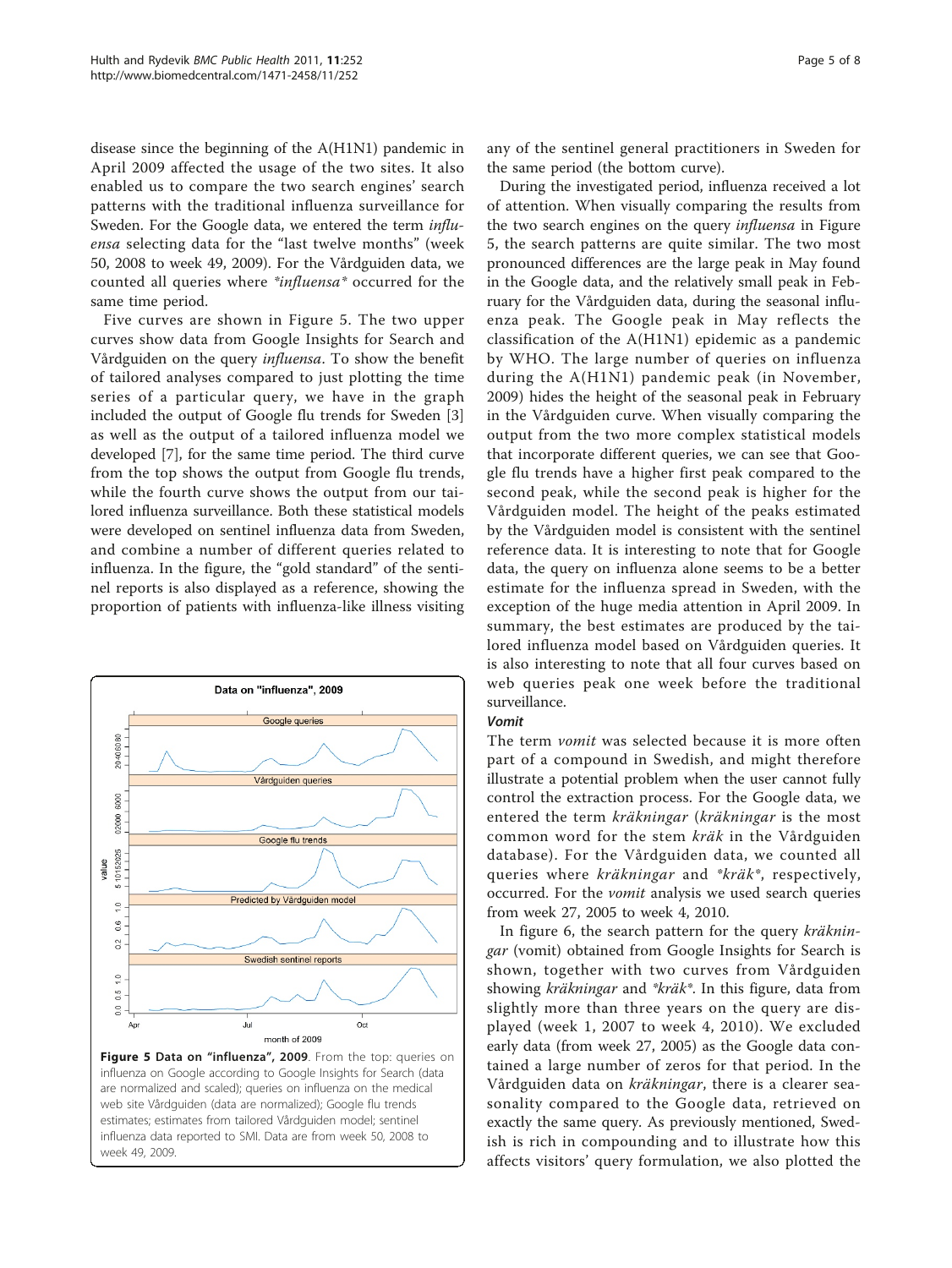<span id="page-5-0"></span>

number of queries containing the stem kräk (vomit) submitted to Vårdguiden during the same period. As can be seen in the lowest graph in Figure 6, the seasonal pattern of vomiting is then very pronounced. Since the pattern from \*kräk\* follows the seasonality of the winter vomiting disease, it has a higher epidemic relevance [[15\]](#page-7-0).

## Discussion

The traditional surveillance at SMI is mainly based on reports from clinicians and laboratories. GET WELL is developed to serve as a complement to this traditional surveillance. The output from GET WELL can be used to identify epidemiological problems, which then can be investigated further by gathering more detailed information – such as geographical, age or serotype distribution – through other sources. GET WELL can also be used to confirm or contradict signals from other surveillance systems, and the time series can be used for regular monitoring. Once relevant search patterns have been identified, evaluations tailored for the disease in question, taking into account the available traditional surveillance are required. The epidemiologists are instrumental in these evaluations. Influenza and norovirus infections are currently monitored on a weekly basis by automatic dispatches from GET WELL. The web query-based surveillance for these two diseases has been evaluated with respect to the traditional surveillance [\[7](#page-6-0)[,15\]](#page-7-0). From personal communications, the epidemiologists at SMI in charge of the surveillance of these diseases see great value in the output from the system.

From the comparison between search patterns from Vårdguiden and those obtained from Google Insights for Search, we can see qualitative differences. For example, it seems that substantial media attention affects Google more than it affects the medical web site. Also, an epidemiologically interesting seasonal pattern was found in the Vårdguiden data for the query on vomit, while such a pattern was hardly discerned in the Google data.

It could be that those who search for information out of curiosity rather than illness obscure the epidemiological link between search and disease. One evidence that the specificity is higher in the Vårdguiden data than in the Google data is that the second most common search phrase for vomiting on Google for the investigated period and country is *vomiting dog*, while this query has occurred only five times in total on Vårdguiden during this period. In the context of human epidemiological surveillance, search terms refereeing to animal illness are rarely relevant.

There are several advantages with having access to the raw data. For tailored analyses, we have total control of the data and can transform it, if needed, to the required format. We can also customize the matching process to the investigated language, when counting the number of queries submitted to the web site. As mentioned, Swedish is rich in compounding, and by extracting all queries matching a particular stem, we may get a search pattern which is of greater value in its epidemiological information.

On the other hand, there are other advantages with Google. For example, as Google stores IP addresses, regional information can be provided. (The Vårdguiden query logs are anonymous, which can be a disadvantage from the point of view of surveillance, but from the point of view of the individual who is seeking information on personal health problems, we see it as crucial for the question of personal integrity.) Also, with Google Insights for Search, international comparisons can quickly be made. In addition, data are easily accessible. For a discussion on how Google trends can be used for infectious disease surveillance, see [[16,17\]](#page-7-0). Also, Pelat et al have performed analyses on three diseases on French Google search data [[18](#page-7-0)].

GET WELL is currently only used for monitoring known diagnoses and symptoms. Potentially, web query data could be used as a source for early detection of outbreaks or other health hazards. This type of data is, however, inherently noisy, which means that the number of queries of a particular symptom would need to rise considerably if the system was not to overwhelm a user by false alarms at other times. For the reason of noise,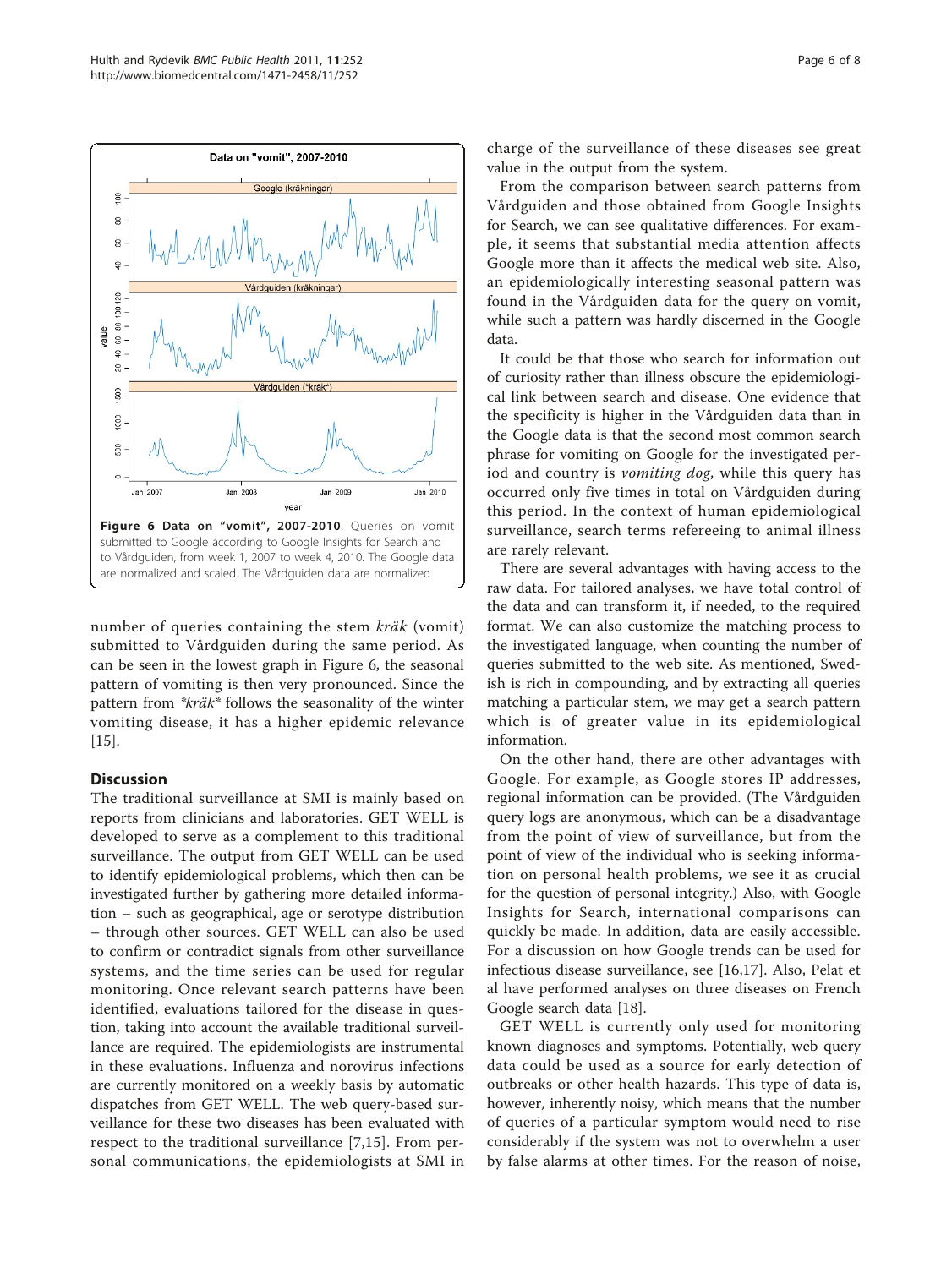<span id="page-6-0"></span>the source is also better suited for diseases with a wider spread. Worth noting though, is the ability of a system like GET WELL to provide reassurance that there are no widespread negative health effects of a particular event. For example, data from GET WELL were used to investigate the development of symptoms that could be caused by ash from the volcanic eruption from Eyjafjallajokull during a couple of weeks in April 2010.

There are a number of parameters to consider when selecting a medical web site for monitoring epidemiological trends. First of all, the representativeness of the visitors, the geographical coverage and the number of visitors should be investigated. Secondly, the accessibility of historical data as well as continuing public availability of the web site need to be ensured. A third parameter – and in practise the critical one – is the willingness of those running the web site to have a long-term cooperation. If there are multiple candidate web sites, using several sites could be an option, either by investigating output from different sites independently or by using the data together as input to a single surveillance system. An alternative surveillance source could be the public health departments' own search logs, although initially the representativeness of the visitors must be examined.

## Conclusions

In this paper, we have presented GET WELL, which is a computerized surveillance system based on anonymous logs of queries submitted to the search engine on a Swedish medical web site. The system is now in regular use at the Swedish Institute for Infectious Disease Control. The web queries are a source of information which can be a valuable complement to the traditional surveillance. A system based on web queries is flexible in that it can be adapted to any disease; we get information on other individuals than those who seek medical care; and the data do not suffer from reporting delays.

We also described a comparison between generated time series from the search data on the medical web site (Vårdguiden) with those from a general purpose search engine (Google). Web queries from a medical web site seem to be less affected by curious searchers than a general purpose search engine, and one of the investigated queries showed a substantially more interesting epidemiological pattern. For the other investigated query, the difference in search pattern between the general search engine and the search engine on the medical web site was small. We see, however, that the main advantage with *not* using data from Google is that full access to raw data enables statistical analyses, tailored according to the needs of the epidemiologists. We also strongly feel that public health institutes should have the full responsibility for the public health surveillance. Moreover, collaborating with players in the public sector means that the collaboration is less dependent.

There are limitations of any one source, and epidemiologists should strive at using multiple sources in their analyses. With laboratory data, for example, we suffer from reporting delays, while the sources used for syndromic surveillance usually are pre-diagnostic and thus more uncertain. By examining the output from various systems, a fuller picture of the disease under investigation is given. A system like GET WELL can be one important component in the daily surveillance of infectious diseases in that it can complement the more traditional surveillance, and potentially give rise to new epidemiological insights.

#### Acknowledgements

Anette Hulth was funded by the Swedish Civil Contingencies Agency. The funders had no role in study design, data collection and analysis, decision to publish, or preparation of the manuscript. Thanks to Vårdguiden for granting access to the query logs, and to Euroling for making the access feasible. Thanks to Kenneth Hebing and Stefan Vietórisz for implementing the web front-end, to Tor Johnson for technical advice, and to Tony Hällström for technical support. Thanks also to Annika Linde, Moa Rehn, and Sandra Rubinova for the collaboration on the influenza reports, and to Mikael Andersson, Yvonne Andersson, and Kjell-Olof Hedlund for their work on the norovirus reports. Finally, thanks to Hanna Merk, Sharon Kühlmann Berenzon and the reviewers for valuable comments on drafts of the paper.

#### Authors' contributions

AH conceived of and implemented the system. GR conceived of and implemented the statistical analyses (except the norovirus surveillance). Both authors contributed to the analyses of the work, and drafted, read and approved the manuscript.

#### Competing interests

The authors declare that they have no competing interests.

Received: 22 September 2010 Accepted: 21 April 2011 Published: 21 April 2011

#### References

- 1. Eysenbach G: Infodemiology: tracking flu-related searches on the web for syndromic surveillance. AMIA Annu Symp Proc 2006, 244-8.
- 2. Ginsberg J, Mohebbi MH, Patel RS, Brammer L, Smolinski MS, Brilliant L: [Detecting influenza epidemics using search engine query data.](http://www.ncbi.nlm.nih.gov/pubmed/19020500?dopt=Abstract) Nature 2009, 457:1012-4.
- 3. Google Flu Trends. [\[http://www.google.org/flutrends/](http://www.google.org/flutrends/)].
- Wilson N, Mason K, Tobias M, Peacey M, Huang QS, Baker M: [Interpreting](http://www.ncbi.nlm.nih.gov/pubmed/19941777?dopt=Abstract) "Google Flu Trends" [data for pandemic H1N1 influenza: The New](http://www.ncbi.nlm.nih.gov/pubmed/19941777?dopt=Abstract) [Zealand experience.](http://www.ncbi.nlm.nih.gov/pubmed/19941777?dopt=Abstract) Euro Surveill 2009, 14(44):pii = 19386.
- 5. Polgreen PM, Chen Y, Pennock DM, Forrest ND: [Using Internet searches](http://www.ncbi.nlm.nih.gov/pubmed/18954267?dopt=Abstract) [for influenza surveillance.](http://www.ncbi.nlm.nih.gov/pubmed/18954267?dopt=Abstract) Clin Infect Dis 2008, 47:1443-8.
- 6. Wilson K, Brownstein JS: [Early detection of disease outbreaks using the](http://www.ncbi.nlm.nih.gov/pubmed/19364791?dopt=Abstract) [Internet.](http://www.ncbi.nlm.nih.gov/pubmed/19364791?dopt=Abstract) CMAJ 2009, 180(8):829-31.
- 7. Hulth A, Rydevik G, Linde A: [Web Queries as a Source for Syndromic](http://www.ncbi.nlm.nih.gov/pubmed/19197389?dopt=Abstract) [Surveillance.](http://www.ncbi.nlm.nih.gov/pubmed/19197389?dopt=Abstract) PLoS ONE 2009, 4(2):e4378.
- 8. Cooper CP, Mallon KP, Leadbetter S, Pollack LA, Peipins LA: [Cancer Internet](http://www.ncbi.nlm.nih.gov/pubmed/15998627?dopt=Abstract) [search activity on a major search engine, United States 2001-2003.](http://www.ncbi.nlm.nih.gov/pubmed/15998627?dopt=Abstract) J Med Internet Res 2005, 7(3):e36.
- Vårdguiden. [[http://www.vardguiden.se\]](http://www.vardguiden.se).
- 10. Vårdguiden Labs: Vårdguiden 1 miljon besök. [[http://www.](http://www.vardguidenlabs.se/2009/02/09/vardguiden-1-miljon-besok/) [vardguidenlabs.se/2009/02/09/vardguiden-1-miljon-besok/\]](http://www.vardguidenlabs.se/2009/02/09/vardguiden-1-miljon-besok/), In Swedish.
- 11. Vårdguiden Labs: 2,5 miljoner besök i nov. [\[http://www.vardguidenlabs.](http://www.vardguidenlabs.se/2009/12/01/25-miljoner-besok-i-nov/) [se/2009/12/01/25-miljoner-besok-i-nov/](http://www.vardguidenlabs.se/2009/12/01/25-miljoner-besok-i-nov/)], In Swedish.
- 12. Eniro nyhetssök. [<http://www.eniro.se/nyhetssok>].